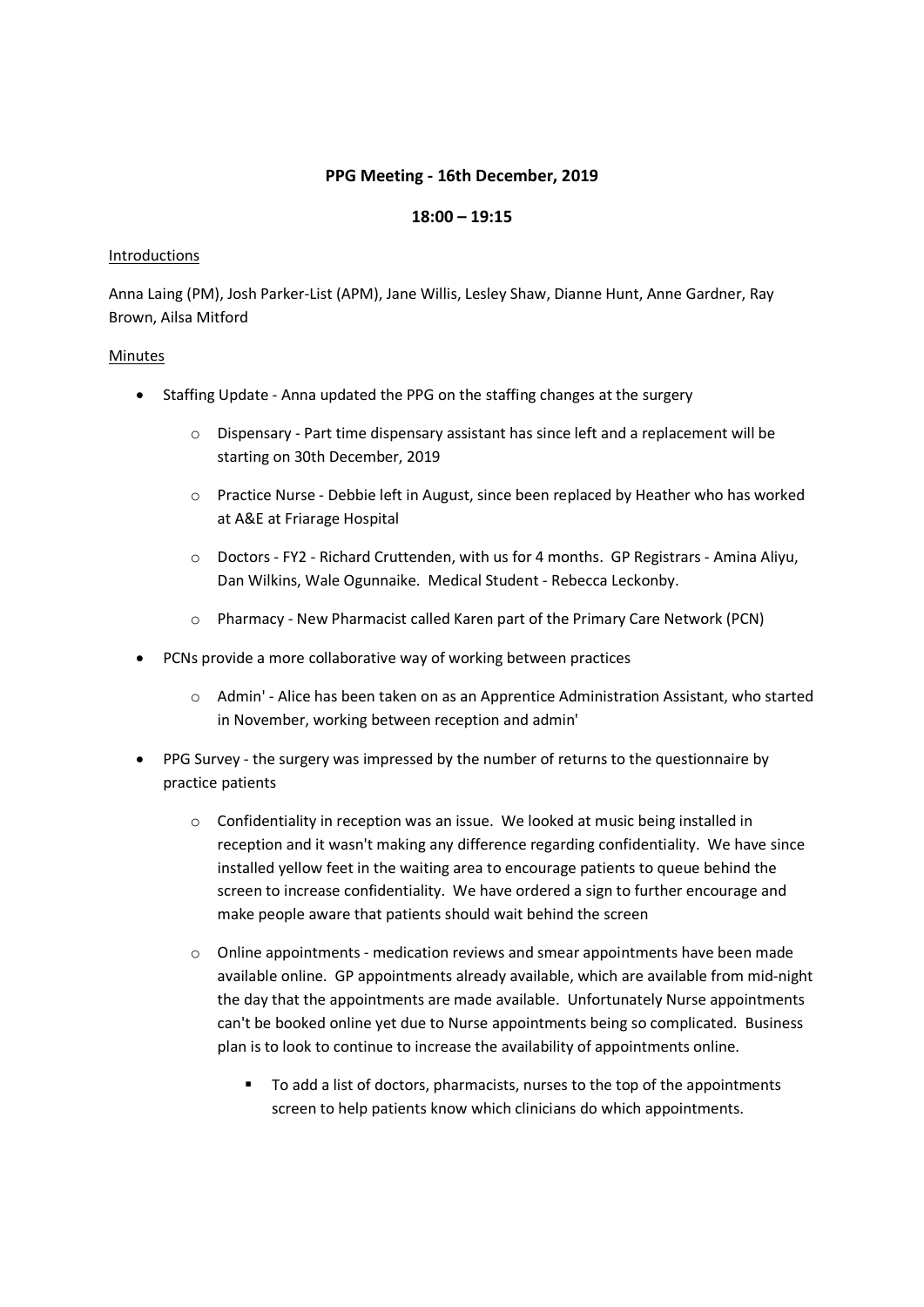- 30.3% of the practice population is registered for SystmOnline services. We continue to try to make it easier for patients to register for online services.
- **The surgery would like to help patients register for online services and were** thinking that a how to demonstration to be done in reception.
- $\circ$  Newsletter aim to produce it on a quarterly basis. The practice would like to find ways of better promote the newsletter to ensure that patients get as much information as possible. Staffing changes, quick update. Changes to the online system, e.g. staff who can do which appointments. That online registering can be done while in with a GP
	- Questionnaire asking patients what their e-mail addresses are through the online system.
- $\circ$  Lunch time appointments The surgery has been trialing this and going forwards we are going to provide more appointments over a lunch time for people who are only able to attend at certain times during the day.
- $\circ$  Car Parking The surgery has decided not to pursue this as it may result in us disadvantaging patients who are not able to get in and out of the surgery within the time set for tickets to be issued. The surgery is going to produce some fliers for cars that are in the car park all day. We've been in touch with Hambleton strollers asking not to use the surgery's car park for days of walks. Could put up a notice for a set period of time that parkers should stay.
- Premises upgrading the surgery is looking to increase the capacity of the surgery to provide more consulting space.
- Input from the CCG Clinical Commissioning Group
	- o Shirley Moses and Linda Lloyd, Health Engagement Network representative, are available to come and speak to the PPG in January (Linda) and March (Shirley), 2020.
- National Association of Patient Participations Groups (NAPP) resources regarding reference guidelines, constitution guidance etc. The surgery is happy to fund the access to these resources for the PPG to view and produce their own constitution. Linda Lloyd to attend the meeting where PPG is going to write their constitution, terms of reference etc. Anna and Josh to arrange this for the next PPG meeting.
- How can we help you to make this group work? To go away and review the resources for the website for the next PPG meeting
- Secret shopper when PPG member attends surgery to let Anna / Josh know of how their experience at the surgery was? E.g. attitude from staff, waiting area, confidentiality, any issues etc.? Constructive feedback would be greatly appreciated.